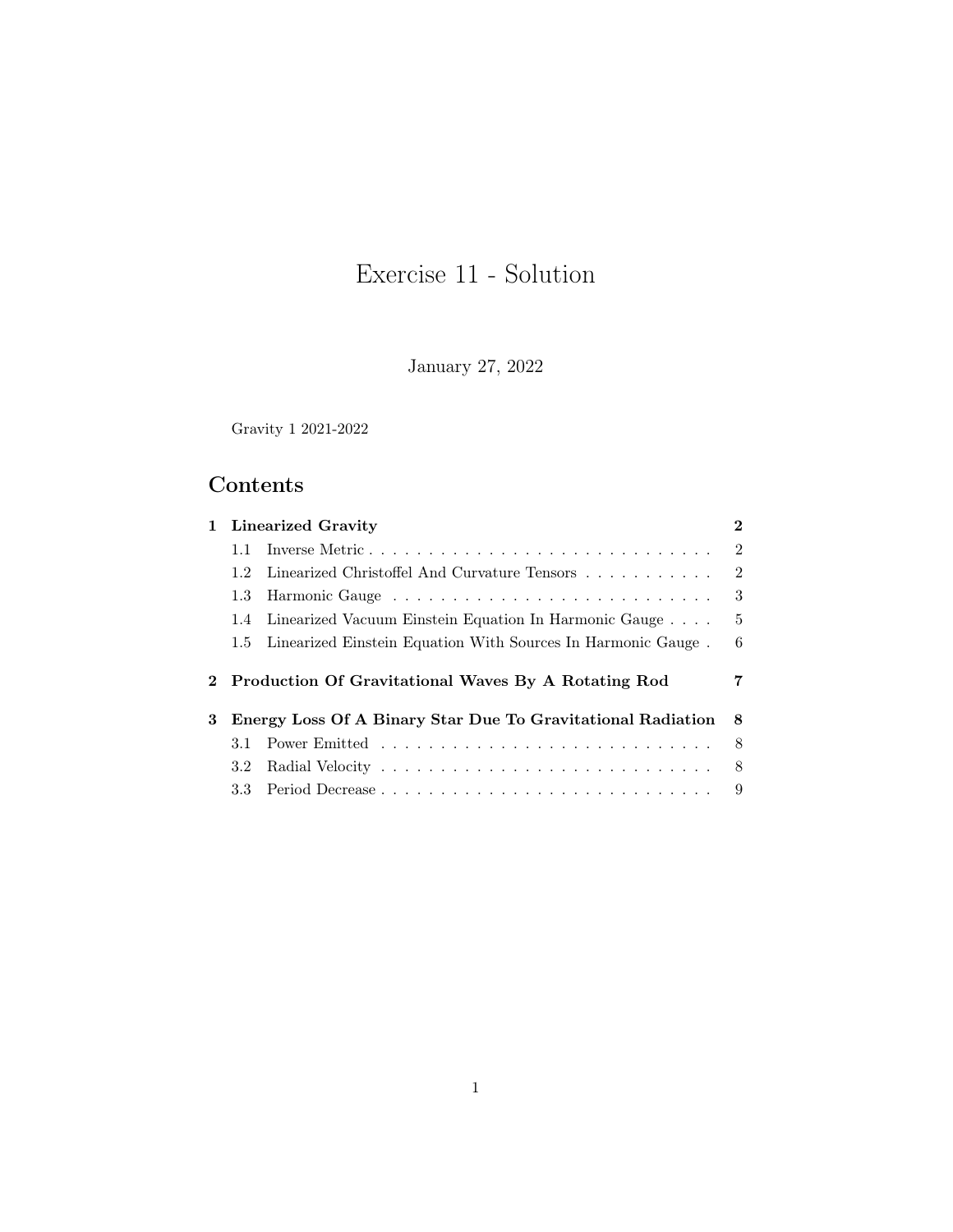## <span id="page-1-0"></span>1 Linearized Gravity

#### <span id="page-1-1"></span>1.1 Inverse Metric

The Linearized metric is

<span id="page-1-3"></span>
$$
g_{\mu\nu} = \eta_{\mu\nu} + h_{\mu\nu} \tag{1}
$$

The alleged linearized inverse metric is

<span id="page-1-4"></span>
$$
g^{\mu\nu} = \eta^{\mu\nu} - h^{\mu\nu} \tag{2}
$$

where

$$
h^{\mu\nu} \equiv \eta^{\rho\mu} \eta^{\sigma\nu} h_{\rho\sigma} \tag{3}
$$

Multiply the metric [\(1\)](#page-1-3) and its presumed inverse [\(2\)](#page-1-4)

$$
g_{\mu\sigma}g^{\sigma\nu} = (\eta_{\mu\sigma} + h_{\mu\sigma}) (\eta^{\sigma\nu} - h^{\sigma\nu})
$$
  

$$
= \eta_{\mu\sigma}\eta^{\sigma\nu} - \eta_{\mu\sigma}h^{\sigma\nu} + h_{\mu\sigma}\eta^{\sigma\nu} - h_{\mu\sigma}h^{\sigma\nu}
$$
  

$$
= \delta^{\nu}_{\mu} + O(h^2)
$$
 (4)

To first order we got the unit matrix, so indeed [\(2\)](#page-1-4) is the linearized inverse.

#### <span id="page-1-2"></span>1.2 Linearized Christoffel And Curvature Tensors

Christoffel symbol

$$
\left(\Gamma^{\rho}_{\mu\nu}\right)^{(1)} = \frac{1}{2} \left(\eta^{\rho\sigma} - h^{\rho\sigma}\right) \left(\partial_{\mu} \left(\eta_{\nu\sigma} + h_{\nu\sigma}\right) + \partial_{\nu} \left(\eta_{\mu\sigma} + h_{\mu\sigma}\right) - \partial_{\sigma} \left(\eta_{\mu\nu} + h_{\mu\nu}\right)\right)
$$

$$
= \frac{1}{2} \eta^{\rho\sigma} \left(\partial_{\mu} h_{\nu\sigma} + \partial_{\nu} h_{\mu\sigma} - \partial_{\sigma} h_{\mu\nu}\right)
$$
(5)

since  $\partial_{\mu} \eta_{\nu\sigma} = 0$  and  $h^{\rho\sigma} \partial_{\mu} h_{\nu\sigma} \sim O(2)$ .

Riemann tensor

$$
(R_{\rho\sigma\mu\nu})^{(1)} = (\eta_{\rho\lambda} + h_{\rho\lambda}) \left( \partial_{\mu} \left( \Gamma^{\lambda}_{\sigma\nu} \right)^{(1)} - \partial_{\nu} \left( \Gamma^{\lambda}_{\sigma\mu} \right)^{(1)} + \left( \Gamma^{\lambda}_{\mu\alpha} \right)^{(1)} \left( \Gamma^{\alpha}_{\sigma\nu} \right)^{(1)} - \left( \Gamma^{\lambda}_{\nu\alpha} \right)^{(1)} \left( \Gamma^{\alpha}_{\sigma\mu} \right)^{(1)} \right)
$$
  

$$
= \eta_{\rho\lambda} \left( \partial_{\mu} \left( \Gamma^{\lambda}_{\sigma\nu} \right)^{(1)} - \partial_{\nu} \left( \Gamma^{\lambda}_{\sigma\mu} \right)^{(1)} \right)
$$
  

$$
= \frac{1}{2} \left( \partial_{\mu} \partial_{\sigma} h_{\rho\nu} - \partial_{\nu} \partial_{\sigma} h_{\rho\mu} - \partial_{\mu} \partial_{\rho} h_{\sigma\nu} + \partial_{\nu} \partial_{\rho} h_{\sigma\mu} \right)
$$
 (6)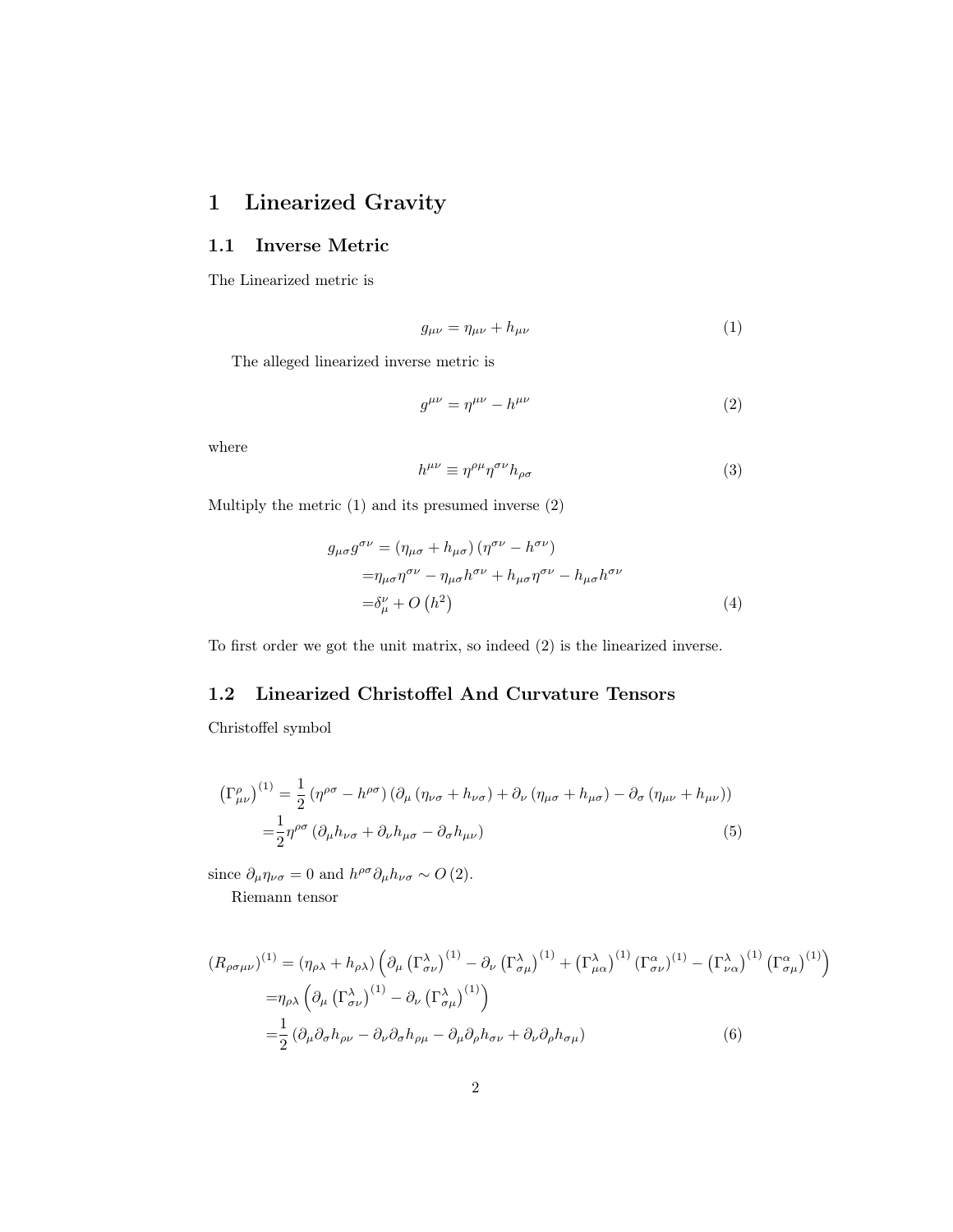Ricci tensor

<span id="page-2-3"></span>
$$
(R_{\sigma\nu})^{(1)} = (\eta^{\rho\mu} - h^{\rho\mu}) (R_{\rho\sigma\mu\nu})^{(1)} = \eta^{\rho\mu} (R_{\rho\sigma\mu\nu})^{(1)}
$$

$$
= \frac{1}{2} (\partial_{\mu}\partial_{\sigma}h^{\mu}_{\ \nu} + \partial_{\nu}\partial_{\mu}h^{\mu}_{\ \sigma} - \partial_{\nu}\partial_{\sigma}h - \Box h_{\sigma\nu}) \tag{7}
$$

Ricci scalar

$$
R^{(1)} = \eta^{\sigma\nu} (R_{\sigma\nu})^{(1)} = \frac{1}{2} (\partial_{\mu}\partial_{\nu}h^{\mu\nu} + \partial_{\nu}\partial_{\mu}h^{\mu\nu} - \partial_{\nu}\partial^{\nu}h - \Box h^{\nu}_{\ \nu})
$$
  
=  $\partial_{\mu}\partial_{\nu}h^{\mu\nu} - \Box h$  (8)

Einstein tensor

$$
(G_{\mu\nu})^{(1)} = (R_{\mu\nu})^{(1)} - \frac{1}{2}R^{(1)}\eta_{\mu\nu}
$$
  
= 
$$
\frac{1}{2} (\partial_{\sigma}\partial_{\mu}h^{\sigma}_{\nu} + \partial_{\nu}\partial_{\sigma}h^{\sigma}_{\mu} - \partial_{\mu}\partial_{\nu}h - \Box h_{\mu\nu} - \eta_{\mu\nu}\partial_{\rho}\partial_{\sigma}h^{\rho\sigma} + \eta_{\mu\nu} \Box h) (9)
$$

#### <span id="page-2-0"></span>1.3 Harmonic Gauge

Harmonic coordinates are a set of coordinates such that each of them is a harmonic function, i.e., satisfies the Laplace equation

<span id="page-2-4"></span><span id="page-2-1"></span>
$$
\Box x^{\mu} = 0 \tag{10}
$$

These are four equations, where the  $\Box$  is acting on the functions  $x^1, x^2, x^3, x^4$ . The index  $\mu$  is part of the name of the function under consideration.

First we use the definition  $\square = g^{\rho\sigma}\nabla_{\rho}\nabla_{\sigma}$ , and that the covariant derivative reduces to the partial derivative when acting on a function

$$
\Box x^{\mu} = g^{\rho \sigma} \nabla_{\rho} \nabla_{\sigma} x^{\mu} = g^{\rho \sigma} \nabla_{\rho} (\partial_{\sigma} x^{\mu}) = g^{\rho \sigma} \nabla_{\rho} \delta^{\mu}_{\sigma}
$$
(11)

Now, the second covariant derivative is acting on an object with one lower index  $\sigma$  (again, the  $\mu$  is only part of the name of the coordinate function  $x^{\mu}$ )

$$
\Box x^{\mu} = g^{\rho\sigma} \nabla_{\rho} \delta^{\mu}_{\sigma} = g^{\rho\sigma} \partial_{\rho} \delta^{\mu}_{\sigma} - g^{\rho\sigma} \Gamma^{\nu}_{\rho\sigma} \delta^{\mu}_{\nu} = 0 - g^{\rho\sigma} \Gamma^{\mu}_{\rho\sigma}
$$
(12)

So the harmonic condition [\(10\)](#page-2-1) is equivalent to

☛

 $\searrow$ 

<span id="page-2-2"></span>
$$
\Gamma^{\mu}_{\rho\sigma}g^{\rho\sigma} = 0\tag{13}
$$

✠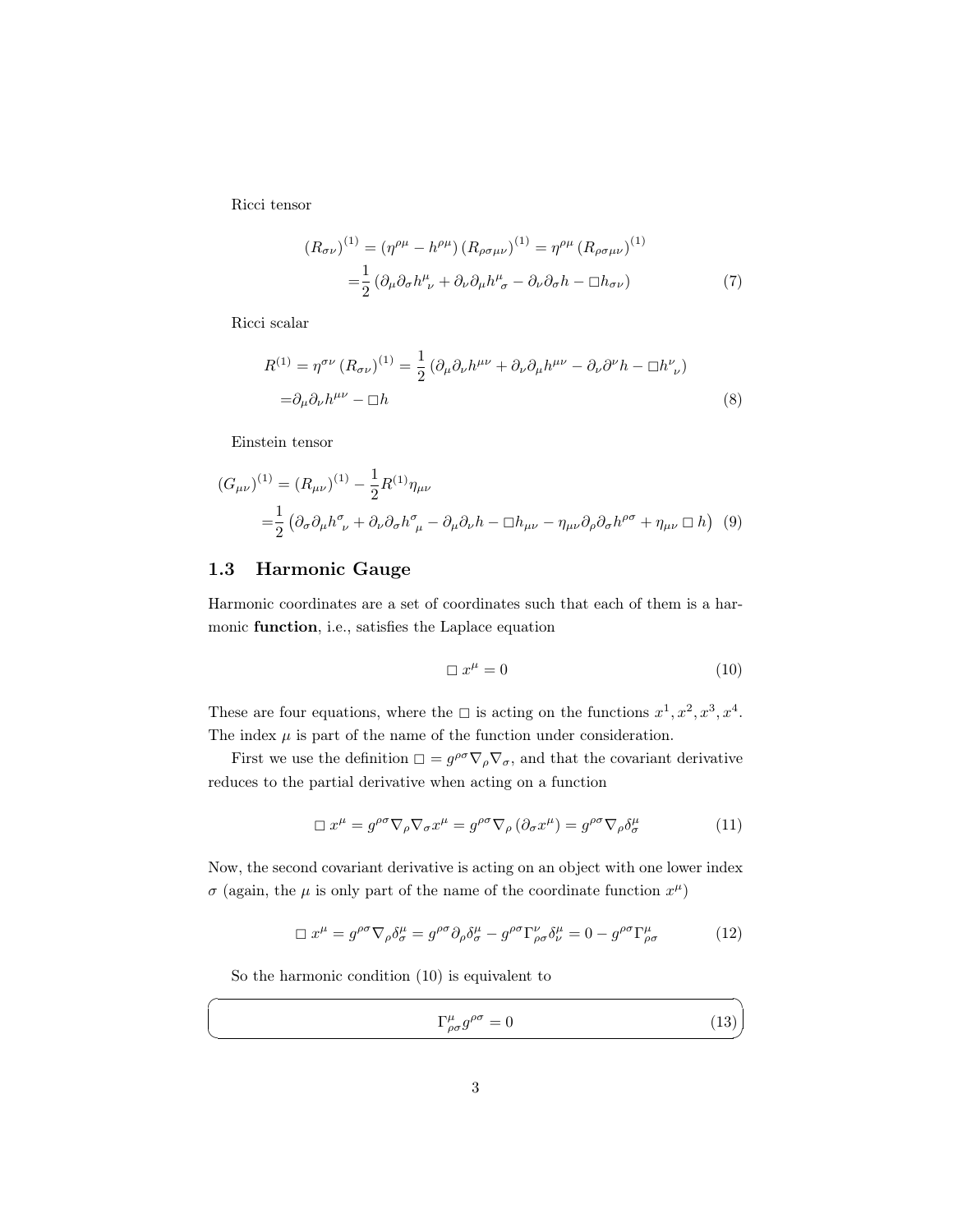A second way to write the d'Alembertian is terms of the metric,  $\Box$  =  $-\frac{1}{c}$  $\frac{1}{|g|} \partial_{\nu} \left( \sqrt{|g|} g^{\nu\sigma} \partial_{\sigma} \right)$ 

$$
\Box x^{\mu} = \frac{1}{\sqrt{|g|}} \partial_{\nu} \left( \sqrt{|g|} g^{\nu \sigma} \partial_{\sigma} x^{\mu} \right) = \frac{1}{\sqrt{|g|}} \partial_{\nu} \left( \sqrt{|g|} g^{\nu \sigma} \delta^{\mu}_{\sigma} \right)
$$

$$
= \frac{1}{\sqrt{|g|}} \partial_{\nu} \left( \sqrt{|g|} g^{\nu \mu} \right)
$$
(14)

So the harmonic condition [\(10\)](#page-2-1) is equivalent to

<span id="page-3-0"></span>
$$
\partial_{\nu} \left( \sqrt{|g|} g^{\nu \mu} \right) = 0 \tag{15}
$$

✟

✠

Let us derive the linearized harmonic condition from both expressions. From [\(13\)](#page-2-2) we have

$$
0 = \Gamma^{\rho}_{\mu\nu} g^{\mu\nu} = \frac{1}{2} g^{\rho\sigma} \left( \partial_{\mu} g_{\nu\sigma} + \partial_{\nu} g_{\mu\sigma} - \partial_{\sigma} g_{\mu\nu} \right) g^{\mu\nu}
$$

$$
= g^{\rho\sigma} g^{\mu\nu} \partial_{\mu} g_{\nu\sigma} - \frac{1}{2} g^{\rho\sigma} g^{\mu\nu} \partial_{\sigma} g_{\mu\nu}
$$

$$
\approx \eta^{\sigma\rho} \eta^{\mu\nu} \partial_{\mu} h_{\nu\sigma} - \frac{1}{2} \eta^{\sigma\rho} \eta^{\mu\nu} \partial_{\sigma} h_{\mu\nu}
$$

$$
= \partial_{\mu} h^{\mu\rho} - \frac{1}{2} \eta^{\sigma\rho} \partial_{\sigma} h \tag{16}
$$

⇒

☛

 $\searrow$ 

$$
\partial_{\nu}h^{\nu\mu} - \frac{1}{2}\eta^{\mu\nu}\partial_{\nu}h = 0
$$
\n(17)

where we noticed that the first two terms from Γ are identical because of the contractions.

From [\(15\)](#page-3-0) we have

$$
0 = \frac{1}{\sqrt{|g|}} \partial_{\nu} \left( \sqrt{|g|} g^{\nu \mu} \right) = \left( \frac{1}{\sqrt{|g|}} \partial_{\nu} \sqrt{|g|} \right) g^{\nu \mu} + \partial_{\nu} g^{\nu \mu}
$$

$$
= \left( \frac{1}{2} g^{\rho \sigma} \partial_{\nu} g_{\rho \sigma} \right) g^{\nu \mu} + \partial_{\nu} g^{\nu \mu}
$$

$$
\approx \frac{1}{2} \eta^{\rho \sigma} \partial_{\nu} h_{\rho \sigma} \eta^{\nu \mu} - \partial_{\nu} h^{\nu \mu}
$$

$$
= \frac{1}{2} \eta^{\nu \mu} \partial_{\nu} h - \partial_{\nu} h^{\nu \mu}
$$
(18)

⇒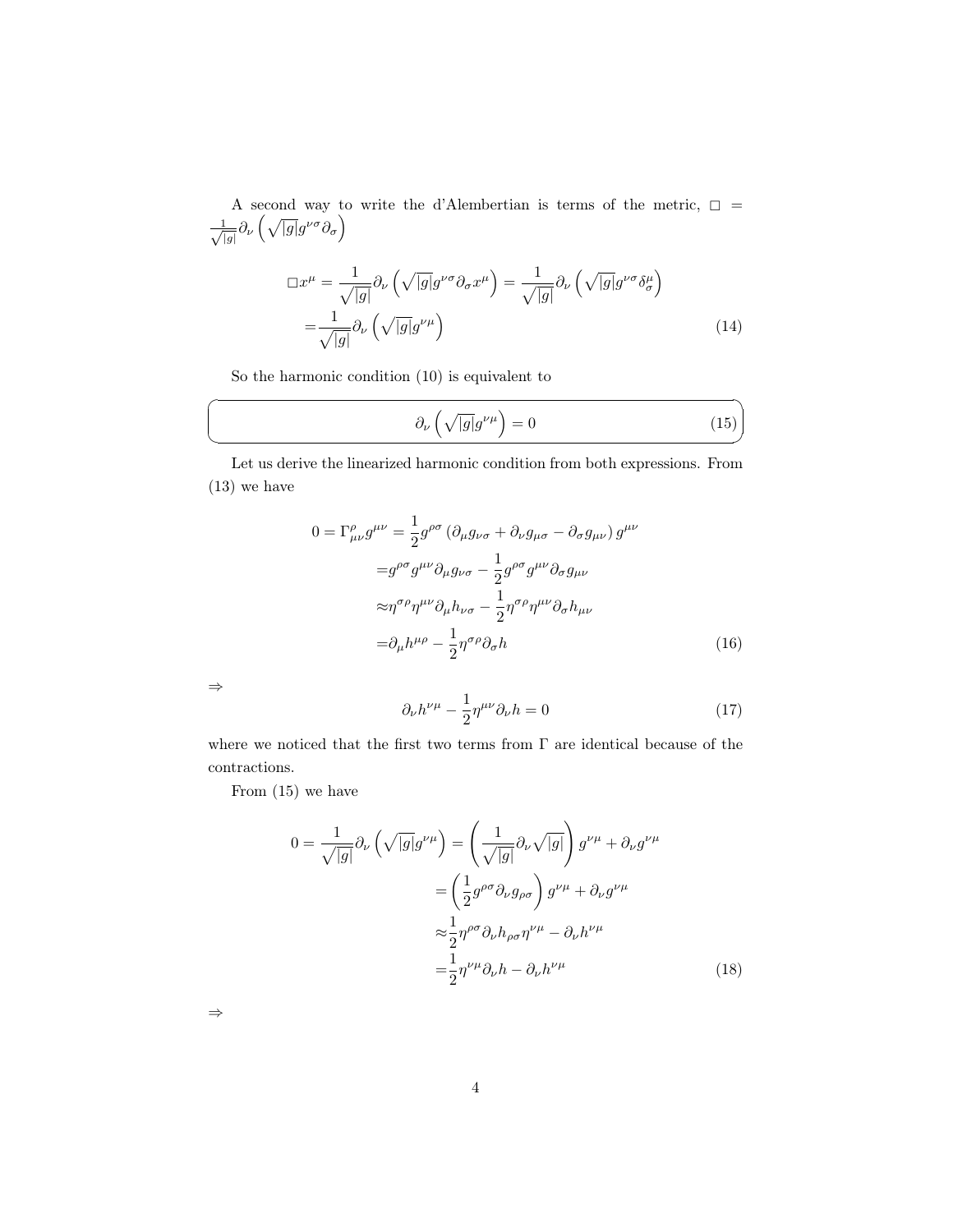<span id="page-4-1"></span>
$$
\partial_{\nu}h^{\nu\mu} - \frac{1}{2}\eta^{\mu\nu}\partial_{\nu}h = 0\tag{19}
$$

where in the step to the second line we used the identity

$$
\frac{1}{\sqrt{|g|}}\partial_{\nu}\sqrt{|g|} = \frac{1}{2}g^{\rho\sigma}\partial_{\nu}g_{\rho\sigma}
$$
\n(20)

(see recitation 9 section 2.3.2), and the minus sign in the third line is from the inverse metric [\(2\)](#page-1-4).

For new coordinates  $x^{\prime \mu} = x^{\mu} + \xi^{\mu}$  to be harmonic as well, we require

$$
0 = \Box x'^{\mu} = \Box (x^{\mu} + \xi^{\mu}) = \Box x^{\mu} + \Box \xi^{\mu} = 0 + \Box \xi^{\mu}
$$
 (21)

$$
\Box \xi^{\mu} = 0 \tag{22}
$$

The transformation functions  $\xi^{\mu}$  need to be harmonic.

## <span id="page-4-0"></span>1.4 Linearized Vacuum Einstein Equation In Harmonic Gauge

Linearized Vacuum Einstein equation is

$$
R_{\mu\nu}^{(1)} = 0 \tag{23}
$$

From [\(7\)](#page-2-3) it is

 $\overline{a}$ 

 $\searrow$ 

<span id="page-4-2"></span>
$$
\frac{1}{2} \left( \partial_{\rho} \partial_{\nu} h^{\rho}_{\ \mu} + \partial_{\mu} \partial_{\rho} h^{\rho}_{\ \nu} - \partial_{\mu} \partial_{\nu} h - \Box h_{\mu \nu} \right) = 0 \tag{24}
$$

Harmonic gauge [\(19\)](#page-4-1) can be written with a lower index as

$$
\partial_{\nu}h^{\nu}_{\ \mu} = \frac{1}{2}\partial_{\mu}h\tag{25}
$$

✟

✠

Plug in [\(24\)](#page-4-2)

$$
\frac{1}{2}\left(\frac{1}{2}\partial_{\nu}\partial_{\mu}h + \frac{1}{2}\partial_{\mu}\partial_{\nu}h - \partial_{\mu}\partial_{\nu}h - \Box h_{\mu\nu}\right) = -\frac{1}{2}\Box h_{\mu\nu} = 0
$$
 (26)

Therefore

☛

 $\searrow$ 

 $\Box h_{\mu\nu}=0$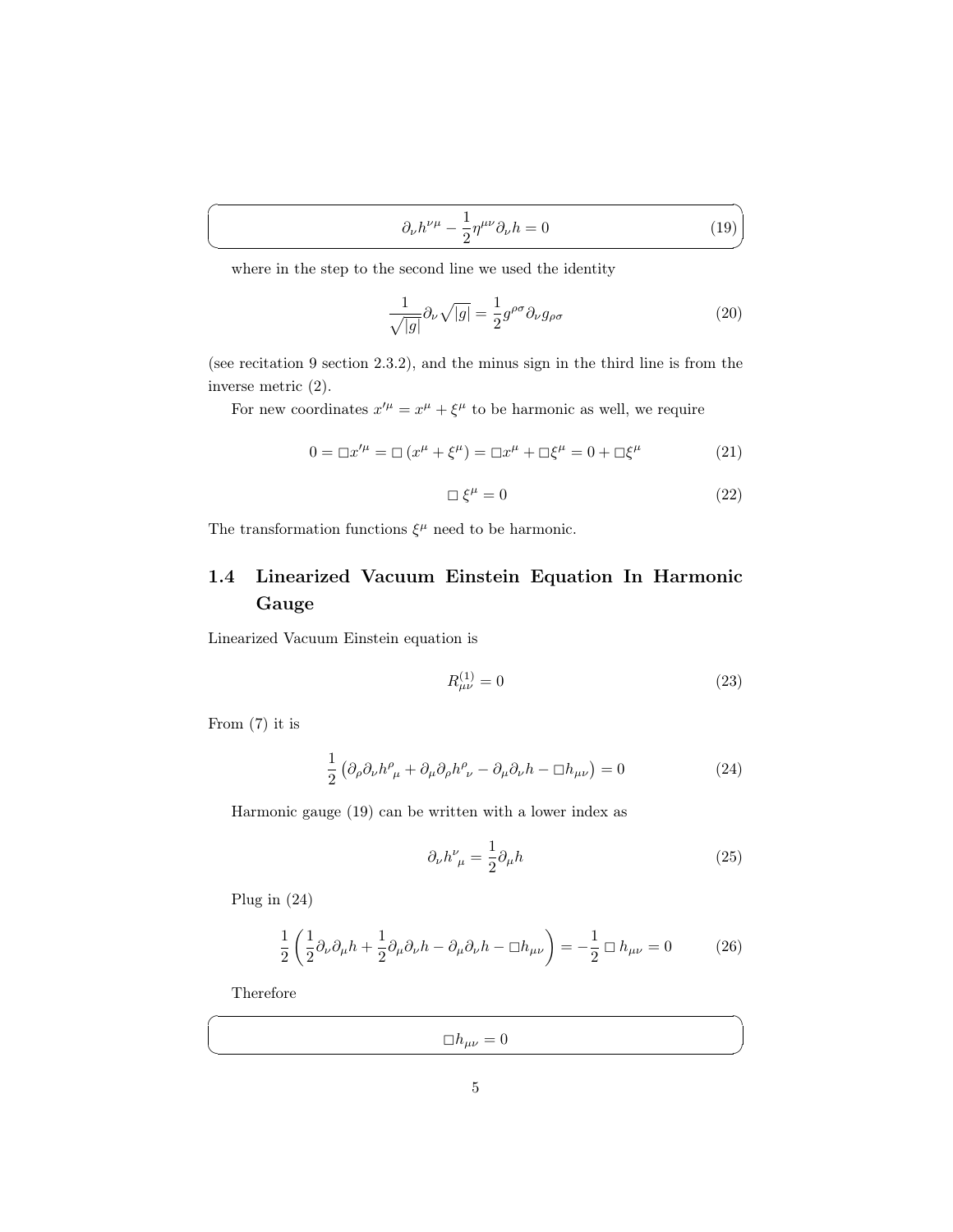## <span id="page-5-0"></span>1.5 Linearized Einstein Equation With Sources In Harmonic Gauge

Trace-reversed perturbation

$$
\overline{h}_{\mu\nu} = h_{\mu\nu} - \frac{1}{2} \eta_{\mu\nu} h \tag{27}
$$

$$
\overline{h}^{\mu\nu} = h^{\mu\nu} - \frac{1}{2} \eta^{\mu\nu} h \tag{28}
$$

Condition [\(19\)](#page-4-1) is

☛

 $\searrow$ 

☛

 $\searrow$ 

$$
\partial_{\nu} \left( h^{\mu \nu} - \frac{1}{2} \eta^{\mu \nu} h \right) = 0 \tag{29}
$$

# $\partial_{\nu} \overline{h}^{\mu\nu} = 0$

To write Einstein equation with sources we need the Linearized Einstein Tensor in harmonic gauge. We already found Ricci tensor in this gauge, namely  $(R_{\mu\nu})^{(1)} = -\frac{1}{2} \Box h_{\mu\nu}$ . Now we find the linearized Ricci scalar [\(8\)](#page-2-4) in this gauge

$$
R^{(1)} = \partial_{\mu}\partial_{\nu}h^{\mu\nu} - \Box h = \frac{1}{2}\partial_{\mu}\eta^{\mu\nu}\partial_{\nu}h - \Box h = -\frac{1}{2}\Box h \tag{30}
$$

The linearized Einstein tensor in harmonic gauge is

$$
(G_{\mu\nu})^{(1)} = (R_{\mu\nu})^{(1)} - \frac{1}{2}\eta_{\mu\nu}R^{(1)}
$$
  
=  $-\frac{1}{2}\Box h_{\mu\nu} + \frac{1}{2}\frac{1}{2}\eta_{\mu\nu}\Box h$   
=  $-\frac{1}{2}\Box\left(h_{\mu\nu} - \frac{1}{2}\eta_{\mu\nu}h\right)$   
=  $-\frac{1}{2}\Box\overline{h}_{\mu\nu}$  (31)

The Einstein equation  $G_{\mu\nu}=8\pi T_{\mu\nu}$  becomes

$$
\Box \overline{h}_{\mu\nu} = -16\pi T_{\mu\nu} \tag{32}
$$

✠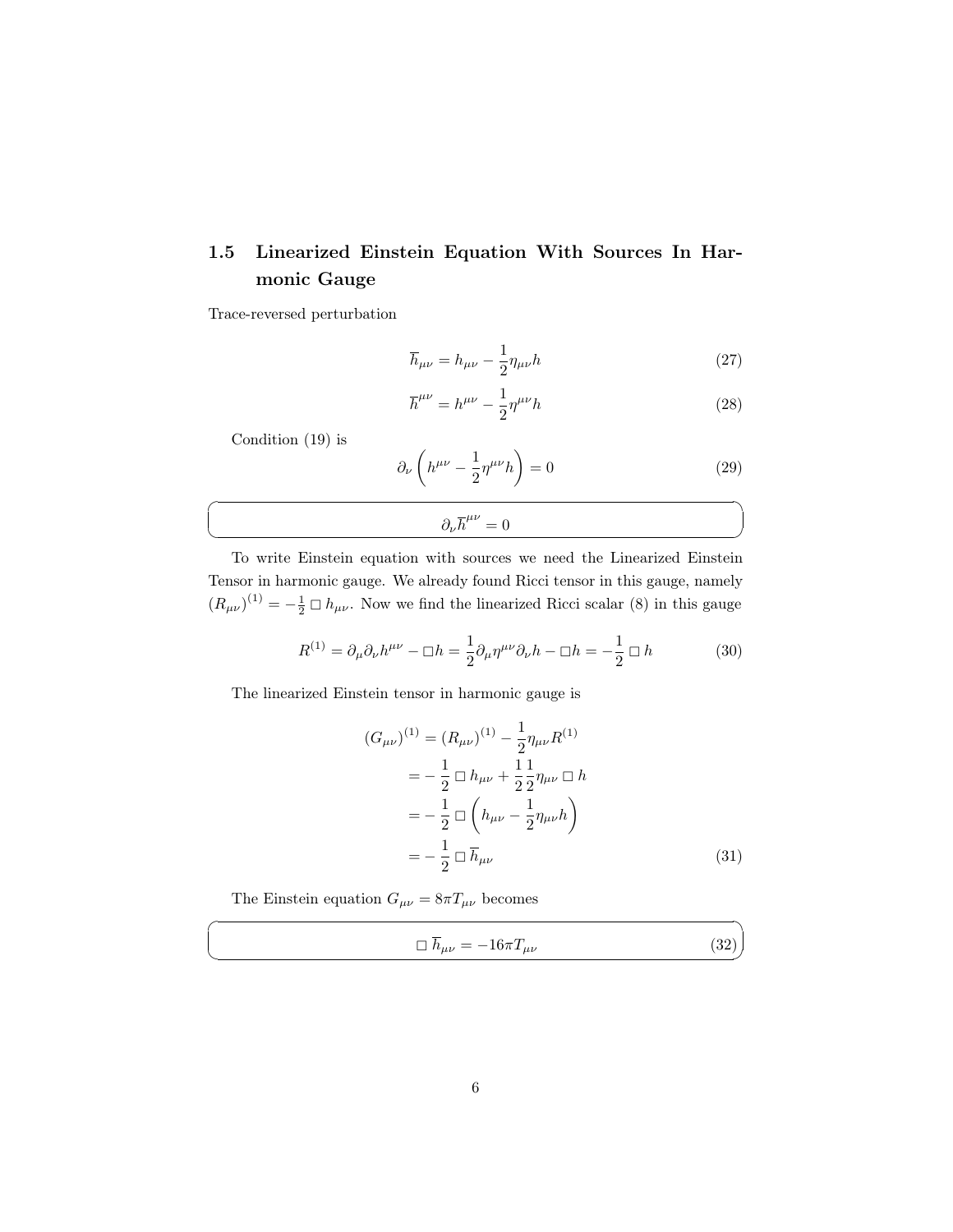## <span id="page-6-0"></span>2 Production Of Gravitational Waves By A Rotating Rod

We need to calculate the quadrupole moment of the rotating rod. One way is to do it in the rotating frame of the rod  $(x', y', z')$ . The center of mass is at the origin, and we align the rod along the  $x'$ -axes. It has a constant linear density  $\rho = \frac{M}{L}$  between  $-\frac{L}{2} < x' < \frac{L}{2}$ . There is no mass in the y' and z' directions, so the only non-zero component of the quadrupole tensor is

$$
I^{x'x'} = \int_{-\frac{L}{2}}^{\frac{L}{2}} \frac{M}{L} x'^2 dx' = \frac{1}{12} ML^2
$$
 (33)

This is just the moment of inertia of a uniform rod about its center of mass.

In order to use the quadrupole formula we need to transform  $I^{ij}$  back to the inertial frame  $(x, y, z)$ , where the rod is rotating with angular velocity  $\Omega$ . Suppose it rotates counter-clockwise in the  $xy$  plane and that the frames coincide at  $t = 0$ . The inverse transformation is

<span id="page-6-1"></span>
$$
x = \cos(\Omega t) x' - \sin(\Omega t) y'
$$
 (34)

<span id="page-6-2"></span>
$$
y = \sin(\Omega t) x' + \cos(\Omega t) y' \tag{35}
$$

$$
z = z' \tag{36}
$$

The tensor transformation is

<span id="page-6-3"></span>
$$
I^{ij} = \frac{\partial x^i}{\partial x^{i'}} \frac{\partial x^j}{\partial x^{j'}} I^{i'j'} = \frac{\partial x^i}{\partial x'} \frac{\partial x^j}{\partial x'} I^{x'x'}
$$
(37)

where the two summations reduce to a single term. Plug [\(34\)](#page-6-1) and [\(35\)](#page-6-2) into [\(37\)](#page-6-3), we find

$$
I^{xx} = \left(\frac{\partial x}{\partial x'}\right)^2 I^{x'x'} = \frac{1}{12}ML^2 \cos^2(\Omega t) = \frac{1}{12}ML^2 \frac{1}{2} (1 + \cos(2\Omega t))
$$
 (38)

$$
I^{xy} = \frac{\partial x}{\partial x'} \frac{\partial y}{\partial x'} I^{x'x'} = \frac{1}{12} ML^2 \sin(\Omega t) \cos(\Omega t) = \frac{1}{12} ML^2 \frac{1}{2} \sin(2\Omega t) \tag{39}
$$

$$
I^{yy} = \left(\frac{\partial y}{\partial x'}\right)^2 I^{x'x'} = \frac{1}{12}ML^2 \sin^2(\Omega t) = \frac{1}{12}ML^2 \frac{1}{2} (1 - \cos(2\Omega t)) \tag{40}
$$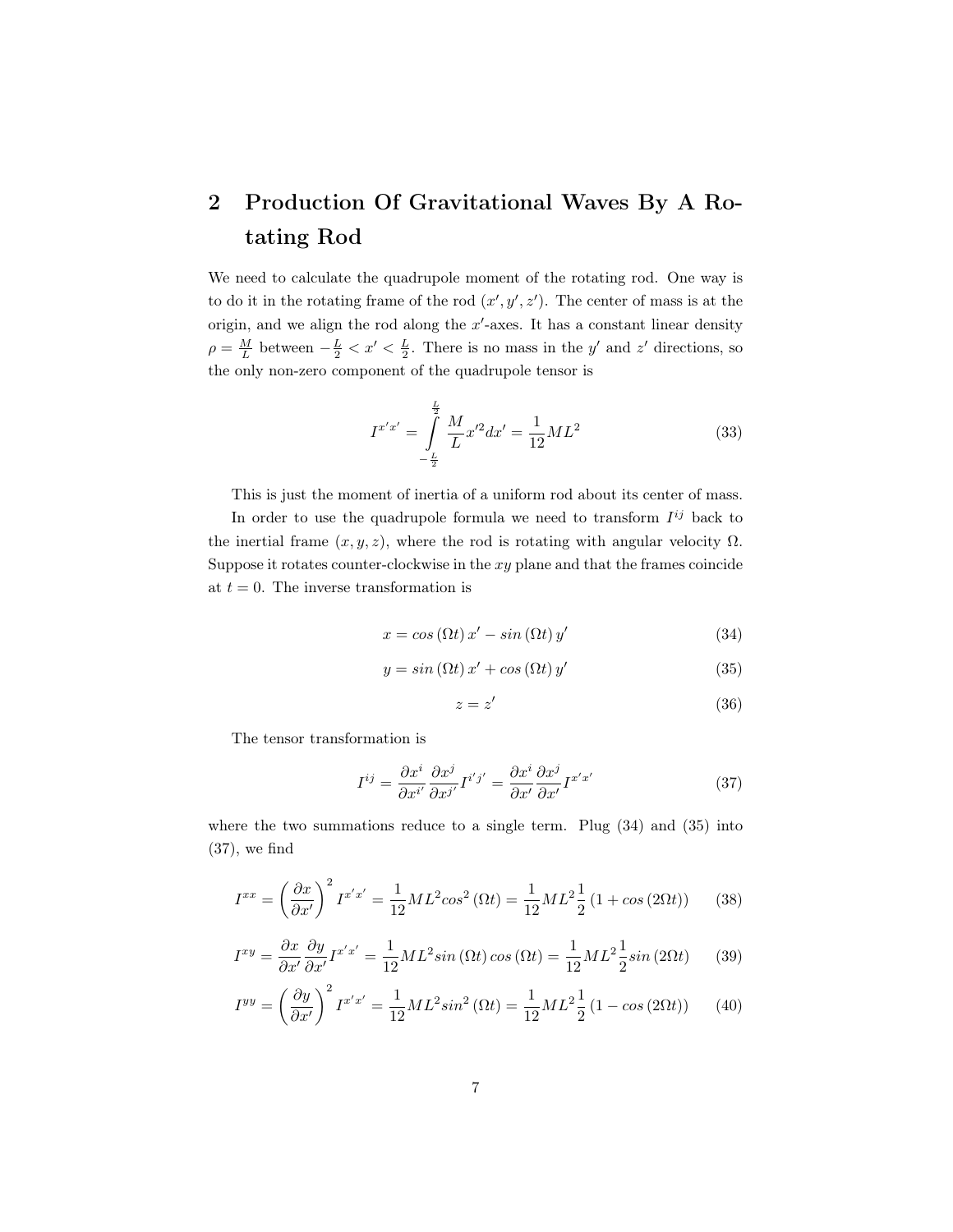$$
I^{xz} = I^{yz} = I^{zz} = 0\tag{41}
$$

The metric perturbation of the gravitational wave is

$$
\overline{h}^{ij} = \frac{2}{r} \frac{d^2 I^{ij}}{dt^2} = \frac{ML^2 \Omega^2}{3r} \begin{pmatrix} -\cos(2\Omega(t-r)) & -\sin(2\Omega(t-r)) & 0\\ -\sin(2\Omega(t-r)) & \cos(2\Omega(t-r)) & 0\\ 0 & 0 & 0 \end{pmatrix}
$$
(42)

Another way to calculate the quadrupole moment is to treat the rod as composed of infinitesimal point masses  $dM = \frac{M}{L} dr$ , where  $0 < r < \frac{L}{2}$ . Then we can use the result for binary stars, in the inertial frame. We found that for one binary

$$
dI^{xx} = 2 (dM) r^2 \cos^2(\Omega t) = 2 \frac{M}{L} dr r^2 \cos^2(\Omega t)
$$
 (43)

integrate binaries of radii  $0 < r < \frac{L}{2}$ 

 $\sqrt{a}$ 

$$
I^{xx} = \int_{0}^{\frac{L}{2}} 2\frac{M}{L} dr r^{2} \cos^{2}(\Omega t) = \frac{1}{12} M L^{2} \cos^{2}(\Omega t)
$$
 (44)

and the same for  $I^{xy}$  and  $I^{yy}$ .

## <span id="page-7-0"></span>3 Energy Loss Of A Binary Star Due To Gravitational Radiation

### <span id="page-7-1"></span>3.1 Power Emitted

See recitation 11 section 3. The Power emitted is

<span id="page-7-3"></span>
$$
P = -\frac{2}{5} \left(\frac{M}{R}\right)^5 \tag{45}
$$

### <span id="page-7-2"></span>3.2 Radial Velocity

Newton second law

<span id="page-7-4"></span>
$$
\frac{M^2}{\left(2R\right)^2} = M\frac{v^2}{R} \tag{46}
$$